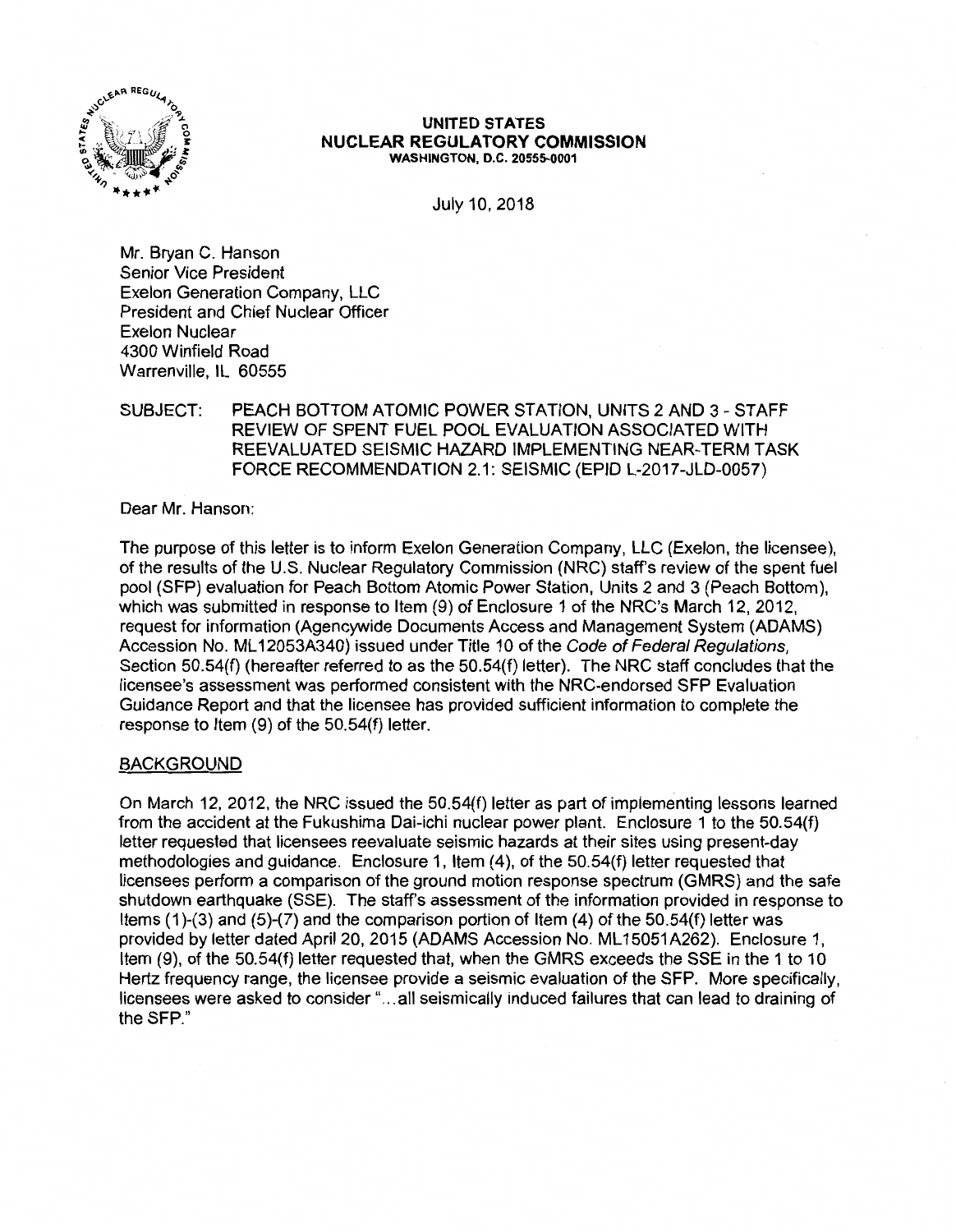By letter dated January 31, 2017 (ADAMS Accession No. ML17031A171), the Nuclear Energy Institute (NEI} submitted the Electric Power Research Institute (EPRI) Report No. 3002009564 entitled, "Seismic Evaluation Guidance: Spent Fuel Pool Integrity Evaluation" (SFP Evaluation Guidance Report). The SFP Evaluation Guidance Report provides criteria for evaluating the seismic adequacy of an SFP to the reevaluated GMRS hazard levels. This report supplements the guidance in EPRI Report 1025287, "Seismic Evaluation Guidance: Screening, Prioritization and Implementation Details (SPID)" (ADAMS Accession No. ML 12333A 170). The NRC endorsed the SFP Evaluation Guidance Report by letter dated February 28, 2017 (ADAMS Accession No. ML 17034A408}, as an acceptable method for licensees to use when responding to Item (9) in Enclosure 1 of the 50.54(f) letter.

By letter dated October 27, 2015 (ADAMS Accession No. ML 15194A015), the NRC staff stated that SFP evaluation submittals for sites with GMRS peak spectral accelerations above 0.8g were expected by December 31, 2017.

By letter dated July 6, 2017 (ADAMS Accession No. ML17177A446), the NRC issued a generic audit plan and entered into the audit process described in Office Instruction LIC-111, "Regulatory Audits," dated December 29, 2008 (ADAMS Accession No. ML082900195), to assist in the timely and efficient closure of activities associated with the 10 CFR 50.54(f) letter. The Peach Bottom site was included in the list of applicable licensees. The staff ued the audit process as described below during the SFP evaluation review.

## REVIEW OF LICENSEE SPENT FUEL POOL EVALUATION

By letter dated December 15, 2017 (ADAMS Accession No. ML 17349A096), the licensee submitted its SFP evaluation for Peach Bottom. The NRC staff assessed the licensee's implementation of the SFP Evaluation Guidance Report through the completion of a reviewer checklist, which is included as an enclosure to this letter.

## TECHNICAL EVALUATION

Section 4.0 of the SFP Evaluation Guidance Report provides SFP evaluation criteria for plants with GMRS peak spectral accelerations greater than 0.8g. These criteria address SFP structural elements (e.g., floors, walls, and supports); non-structural elements (e.g., penetrations); seismically-induced SFP sloshing; and water losses due to heat-up and boil-off. Section 4.0 also provides applicability criteria that enable licensees to determine if their sitespecific conditions are within the bounds considered in developing some of the evaluation criteria in the guidance report. In its review, the staff confirmed that the SFP Evaluation Guidance Report methodology has been followed when calculating the site-specific seismic capacity of the SFP, and that Peach Bottom's site-specific values and conditions are within the acceptable limits and bounds considered for the non-structural evaluation criteria specified in the SFP Evaluation Guidance Report.

## SPENT FUEL POOL STRUCTURAL EVALUATION

Section 4.1 of the SFP Evaluation Guidance Report provides an SFP structural evaluation approach used to demonstrate that the SFP structure is sufficiently robust for the reevaluated seismic hazard. This approach supplements the guidance in Section 7 of the SPID and follows acceptable methods used to assess the seismic capacity of structures, systems, and components (SSCs) for nuclear power plants. In short, Sections 4.1.1 and 4.1.2 describe an acceptable method for licensees to use to calculate a site-specific seismic high confidence of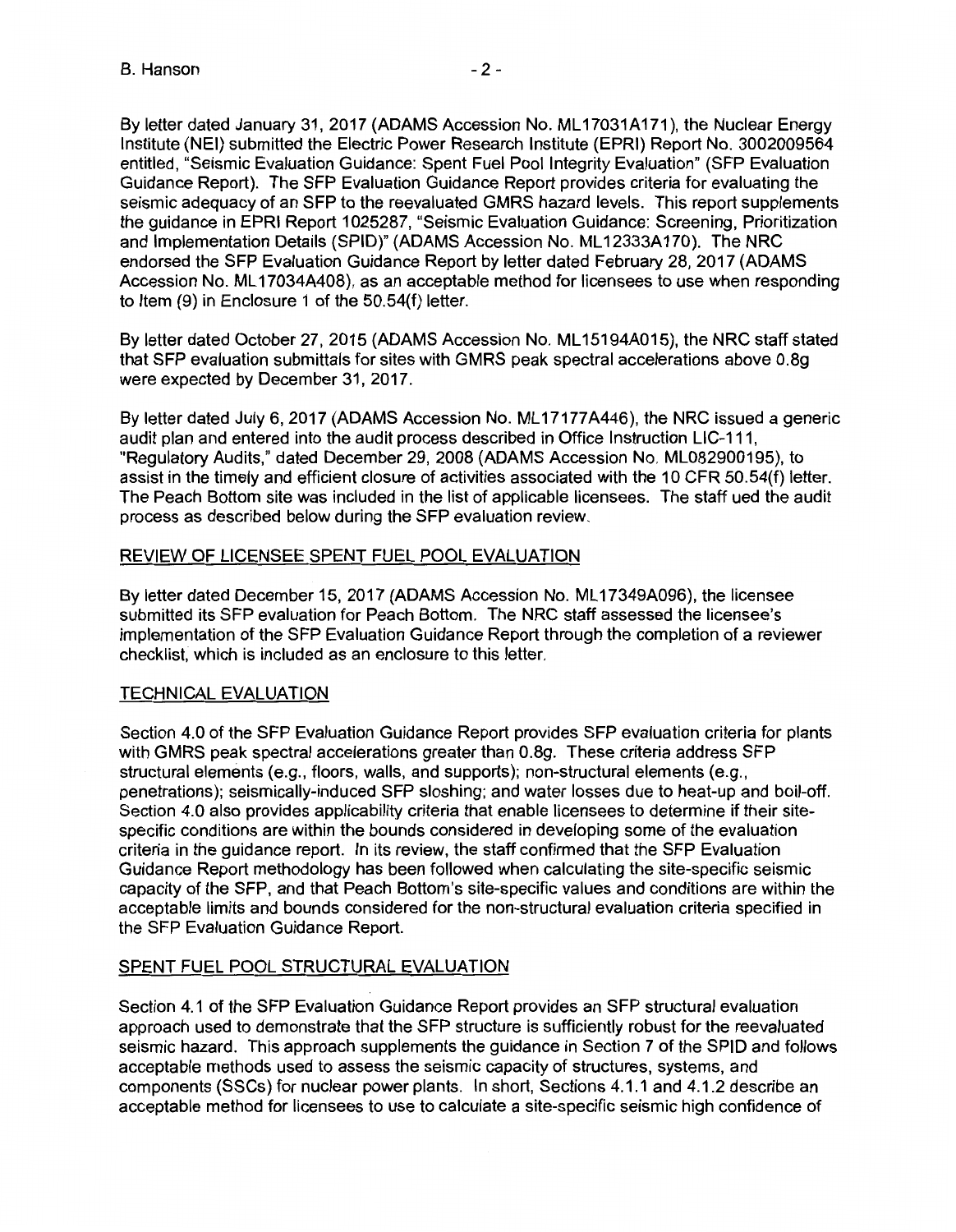low probability of failure (HCLPF) value for the SFP that is then compared to the site-specific **GMRS.** 

The licensee stated that the SFP structural evaluation approach presented in the SFP Evaluation Guidance Report is applicable and, as a part of the audit process, provided site-specific data to the NRC staff to confirm the stated results for Peach Bottom.

As a part of the audit process, the NRC staff reviewed the information provided in Peach Bottom Analysis No. PS-1175, Revision 0, "Spent Fuel Pool Integrity Evaluation" and confirmed that the site-specific HCLPF value calculated for Peach Bottom's SFP followed the methodology of the SFP Evaluation Guidance Report and that the HCLPF value is greater than the GMRS. The staff concludes that SFP SSCs were appropriately evaluated and that the licensee has demonstrated that there is high confidence that the SFP structure is sufficiently robust to withstand ground motions with peak spectral accelerations up to and including the peak spectral acceleration of Peach Bottom's GMRS.

## SPENT FUEL POOL NON-STRUCTURAL EVALUATION

Section 4.2 of the SFP Evaluation Guidance Report provides criteria for evaluating the nonstructural aspects of the SFP, such as piping connections, fuel gates, and anti-siphoning devices, as well as SFP sloshing and heat-up and boil-off of SFP water inventory. Additionally, page 4-11 of the SFP Evaluation Guidance Report provides a summary of the pertinent SFP non-structural parameters important to the methodology described in Section 4.2.

The licensee provided a table in its letter dated December 15, 2017, demonstrating that it followed the SFP non-structural evaluation approach presented in the SFP Evaluation Guidance Report and provided site-specific data to confirm its applicability. The staff reviewed the nonstructural information provided, which included Peach Bottom's site-specific attributes, against the criteria described in the SFP Evaluation Guidance Report, and confirmed that the methods and conclusions are applicable to the Peach Bottom site. Therefore, the staff concludes that the licensee adequately evaluated the non-structural considerations for SSCs whose failure could lead to potential drain-down of the SFP due to a seismic event. Further, the staff concludes that the licensee demonstrated that a potential drain-down of the SFP as a result of the reevaluated seismic hazard is unlikely.

#### AUDIT REPORT

The July 6, 2017, generic audit plan describes the NRC staffs intention to issue an audit report that summarizes and documents the NRC's regulatory audit of licensee's submittals associated with reevaluated seismic hazard analyses. The NRC staffs Peach Bottom audit was limited to the review of the calculation discussed above. An audit summary document is included as Enclosure 2 to this letter.

## **CONCLUSION**

The NRC staff reviewed the licensee's SFP evaluation report. Based on its review, the NRC staff concludes that the licensee's implementation of the SFP integrity evaluation met the criteria of the SFP Evaluation Guidance Report for Peach Bottom and therefore, the licensee responded appropriately to Item (9) in Enclosure 1 of the 50.54(f) letter. The NRC staff further concludes that the licensee has demonstrated an adequate margin to preclude a potential drain-down of the SFP as a result of the reevaluated seismic hazard at Peach Bottom.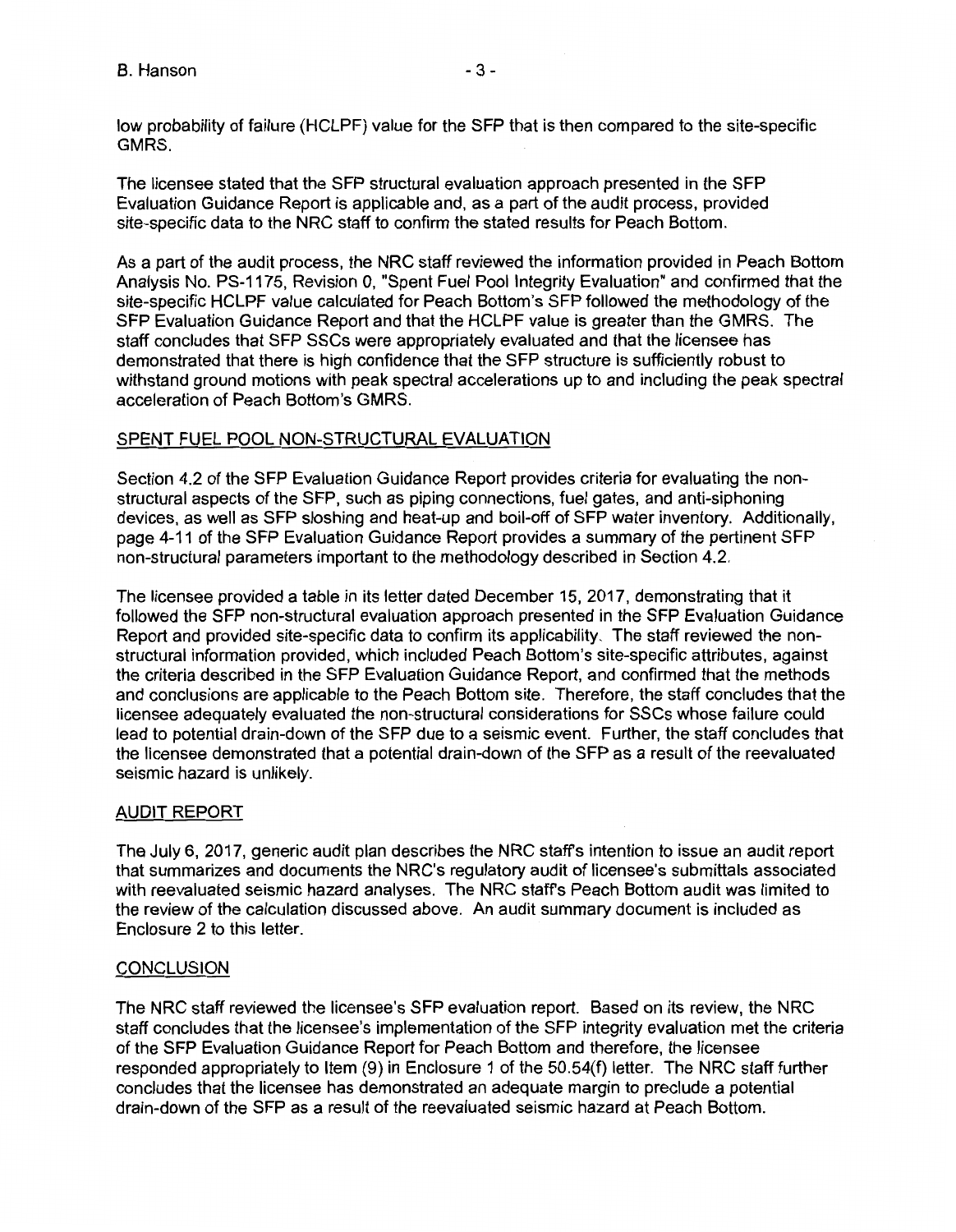Sincerely,

Frankje Vega Project Manager Beyond-Design-Basis Management Branch Division of Licensing Projects Office of Nuclear Reactor Regulation

Docket Nos. 50-277 and 50-278

Enclosures:

1. Technical Review Checklist

2. NRC Staff Audit Summary

cc w/encls: Distribution via Listserv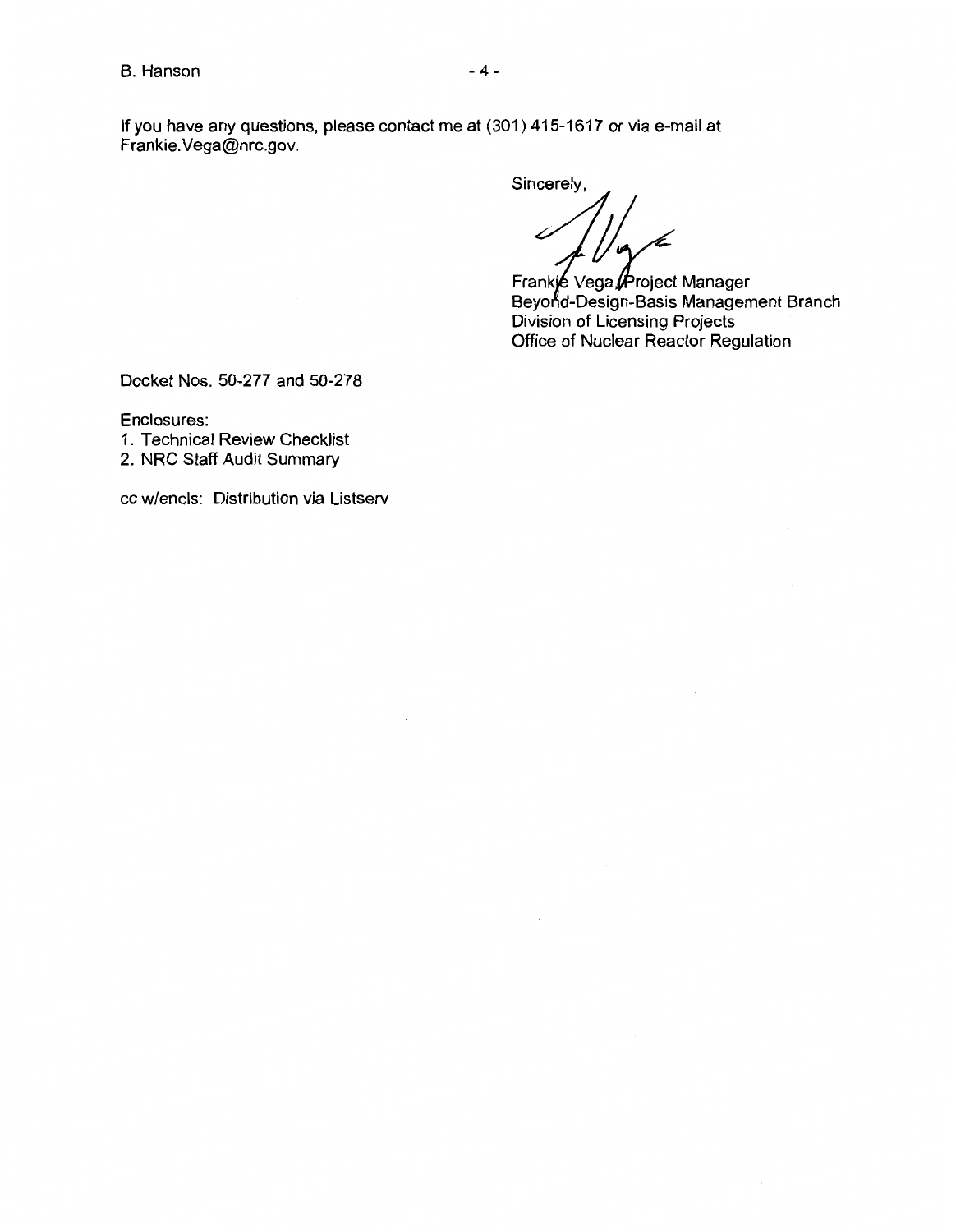### TECHNICAL REVIEW CHECKLIST BY THE OFFICE OF NUCLEAR REACTOR REGULATION RELATED TO SPENT FUEL POOL EVALUATIONS FOR HIGH GROUND MOTION RESPONSE SPECTRUM SITES IMPLEMENTING NEAR-TERM TASK FORCE RECOMMENDATION 2.1: SEISMIC PEACH BOTTOM ATOMIC POWER STATION, UNITS 2 AND 3 DOCKET NOS. 50-277 AND 50-278

### BACKGROUND

By letter dated March 12, 2012 (Agencywide Documents Access and Management System (ADAMS) Accession No. ML 12053A340), the U.S. Nuclear Regulatory Commission (NRC) issued a request for information to all power reactor licensees and holders of construction permits in active or deferred status, under Title 10 of the Code of Federal Regulations ( 10 CFR), Section 50.54(f) (hereafter referred to as the "50.54(f) letter"). Enclosure 1 of the 50.54(f) letter requests addressees to reevaluate the seismic hazard at their site using present-day methods and guidance for licensing new nuclear power plants, and identify actions to address or modify, as necessary, plant components affected by the reevaluated seismic hazards. Enclosure 1, Item (4), of the 50.54(f) letter requested that licensees perform a comparison of the ground motion response spectrum (GMRS) with the safe shutdown earthquake (SSE). Enclosure 1, Item (9), requests that, when the GMRS exceeds the SSE in the 1 to 10 Hertz (Hz) frequency range, a seismic evaluation be made of the spent fuel pool (SFP). More specifically, plants were asked to consider all seismically induced failures that can lead to draining of the SFP.

Additionally, by letter dated January 31, 2017 (ADAMS Accession No. ML 17031A171), the Nuclear Energy Institute (NEI) submitted the Electric Power Research Institute (EPRI) Report No. 3002009564 entitled, "Seismic Evaluation Guidance: Spent Fuel Pool Integrity Evaluation" (SFP Evaluation Guidance Report). The SFP Evaluation Guidance Report supports the completion of SFP evaluations for sites with reevaluated seismic hazard exceedance in the 1 to 10 Hz frequency range. The NRC endorsed the SFP Evaluation Guidance Report by letter dated February 28, 2017 (ADAMS Accession No. ML 17034A408), as an acceptable method for licensees to use when responding to Item (9) in Enclosure 1 of the 50.54(f) letter. Licensee deviations from the SFP Evaluation Guidance should be discussed in their SFP evaluation submittal.

By letter dated December 15, 2017 (ADAMS Accession No. ML17349A096), Exelon Generation Company, LLC (Exelon, the licensee), provided an SFP report in response to Enclosure 1, Item (9), of the 50.54(f) letter for Peach Bottom Atomic Power Station, Units 2 and 3 (Peach Bottom). The NRC staff performed its review of the licensee's submittal to assess whether the licensee responded appropriately to Item (9) in Enclosure 1 of the 50.54(f) letter. The NRC staff evaluated whether the SFP Evaluation Guidance Report methodology had been followed when calculating the site-specific seismic capacity of the SFP, and that Peach Bottom's site-specific values and conditions are within the acceptable limits and bounds considered for the nonstructural evaluation criteria specified in the SFP Evaluation Guidance Report. The NRC staff also confirmed that the requested information in response to Item (9) of the 50.54(f) letter was provided.

A review checklist was used for consistency and efficiency. The application of this staff review is limited to the SFP evaluation as part of the seismic review as part of the Near-Term Task Force (NTTF) Recommendation 2.1.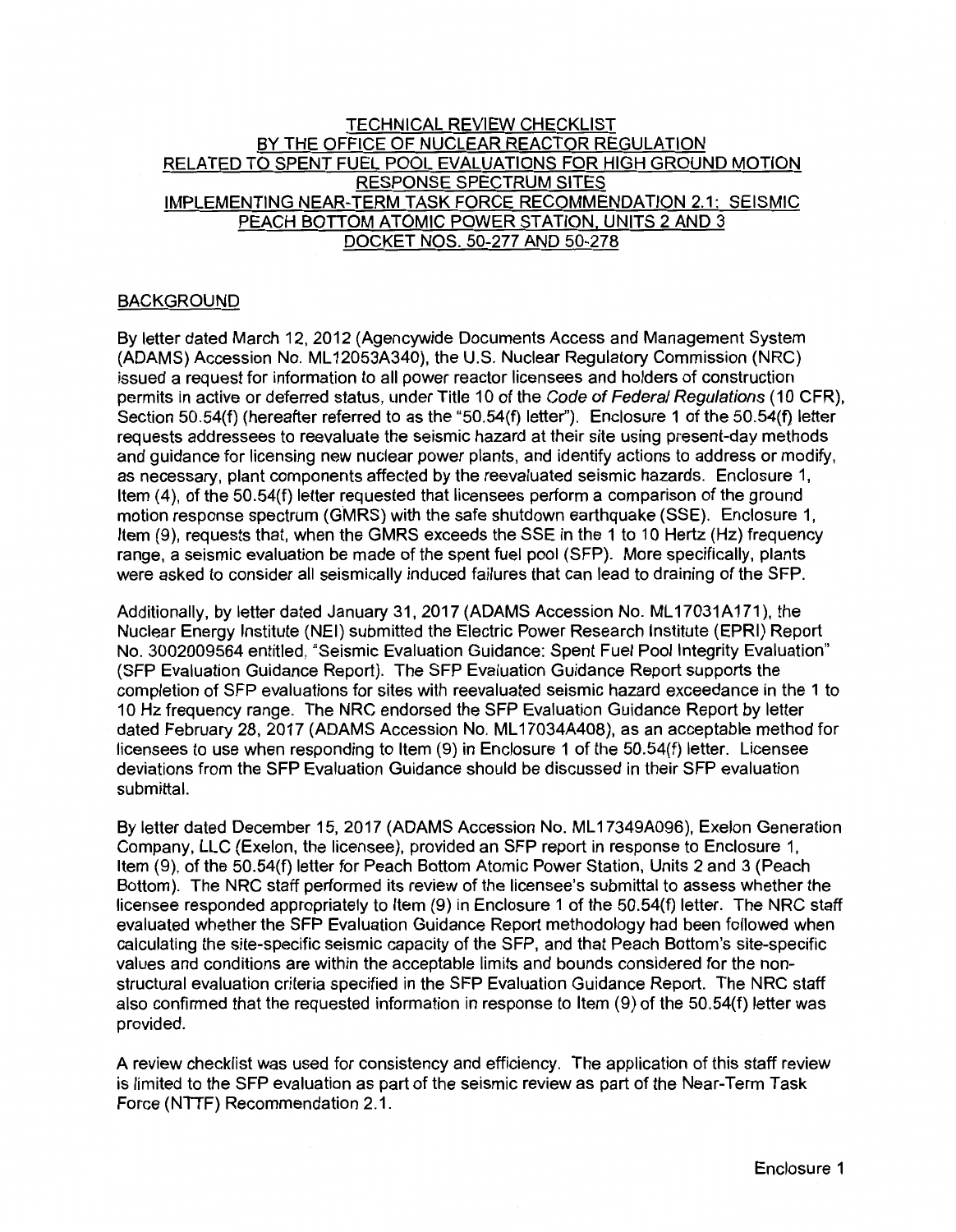# **NTTF Recommendation 2.1 Spent Fuel Pool Evaluations Technical Review Checklist for Peach Bottom Atomic Power Station, Units 2 and 3**

# **Site Parameters:**

calculation.

# I. **Site-Specific GMRS**

| The licensee:                                                                                                                                                                                                                                                                                      |                                                                                                                                                                                                                                                                                                                                                                                                                         |  |  |  |
|----------------------------------------------------------------------------------------------------------------------------------------------------------------------------------------------------------------------------------------------------------------------------------------------------|-------------------------------------------------------------------------------------------------------------------------------------------------------------------------------------------------------------------------------------------------------------------------------------------------------------------------------------------------------------------------------------------------------------------------|--|--|--|
| Used the site-specific GMRS hazard, consistent with the<br>information in the Seismic Hazard and Screening Report (SHSR)<br>or its update, that was evaluated and accepted in the NRC staff<br>assessment when calculating the SFP high confidence of low<br>probability of failure (HCLPF) value. | <b>No</b>                                                                                                                                                                                                                                                                                                                                                                                                               |  |  |  |
|                                                                                                                                                                                                                                                                                                    | Notes from the reviewer:                                                                                                                                                                                                                                                                                                                                                                                                |  |  |  |
|                                                                                                                                                                                                                                                                                                    | 1. The licensee used the GMRS, developed for the Peach Bottom Seismic Probabilistic<br>Risk Assessment (SPRA), in the SFP evaluation. The licensee stated that the GMRS<br>was developed using the same approach that was used when developing the GMRS<br>submitted to the NRC in the SHSR. The NRC staff will review this approach and the<br>updated GMRS once submitted by the licensee as part of the SPRA report. |  |  |  |
| 2.                                                                                                                                                                                                                                                                                                 | The NRC staff reviewed the licensee's calculation No. PS-1175, Revision 0, "Spent<br>Fuel Pool Integrity Evaluation", as a part of the audit process for Peach Bottom. The<br>NRC staff confirmed that the Peach Bottom SFP integrity evaluation derives seismic<br>input values for the Reactor Building from Peach Bottom's SPRA GMRS.                                                                                |  |  |  |
|                                                                                                                                                                                                                                                                                                    | Deviation(s) or Deficiency(ies), and Resolution:                                                                                                                                                                                                                                                                                                                                                                        |  |  |  |
|                                                                                                                                                                                                                                                                                                    | The licensee did not used the SHSR GMRS when calculating the SFP HCLPF value.<br>See conclusion below.                                                                                                                                                                                                                                                                                                                  |  |  |  |
|                                                                                                                                                                                                                                                                                                    | The NRC staff concludes that:                                                                                                                                                                                                                                                                                                                                                                                           |  |  |  |
|                                                                                                                                                                                                                                                                                                    | The licensee's derivation of the Reactor Building In-Structure Response<br>Spectra (ISRS) used seismic demand inputs from exsisitng SPRA soil<br>structure interaction (SSI) analysis results. Using data from the SPRA<br>GMRS and the SSI analysis to develop the SFP ISRS and calculate<br>the SFP HCLPF value is reasonable for the purposes of this                                                                |  |  |  |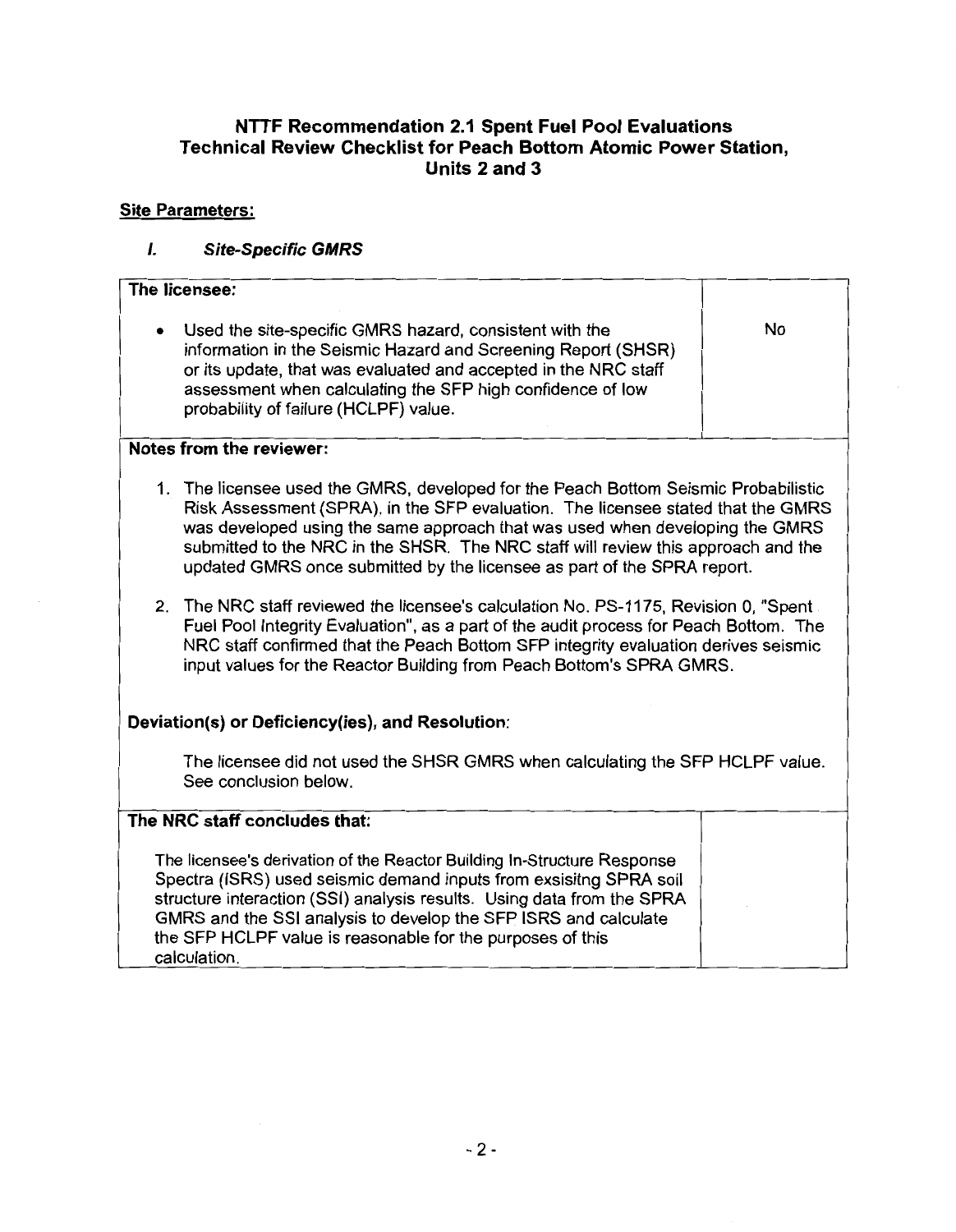# **Structural Parameters:**

# II. **Seismic Design of the SFP Structure**

| The licensee:                                                                                                                                                                                                                                                                                                                                                                                                                                                                                                      |     |  |  |
|--------------------------------------------------------------------------------------------------------------------------------------------------------------------------------------------------------------------------------------------------------------------------------------------------------------------------------------------------------------------------------------------------------------------------------------------------------------------------------------------------------------------|-----|--|--|
| Performed site-specific calculations to demonstrate that the limiting<br>$\bullet$<br>SFP HCLPF capacity value is greater than the peak spectral<br>acceleration of the site-specific GMRS.                                                                                                                                                                                                                                                                                                                        | Yes |  |  |
|                                                                                                                                                                                                                                                                                                                                                                                                                                                                                                                    |     |  |  |
| Notes from the reviewer:                                                                                                                                                                                                                                                                                                                                                                                                                                                                                           |     |  |  |
| 1. The NRC staff confirmed that the licensee followed the methodology described in the<br>SFP Evaluation Guidance Report in calculation No. PS-1175, Revision 0, "Spent Fuel<br>Pool Integrity Evaluation", to calculate an SFP HCLPF capacity. The resulting HCLPF<br>value is greater than the site-specific GMRS; therefore, it is reasonable to conclude<br>that the SFP has sufficient capacity to withstand a seismic event at least up to the<br>GMRS without failure that would lead to a rapid draindown. |     |  |  |
| Deviation(s) or Deficiency(ies), and Resolution:                                                                                                                                                                                                                                                                                                                                                                                                                                                                   |     |  |  |
| No deviations or deficiencies were identified.                                                                                                                                                                                                                                                                                                                                                                                                                                                                     |     |  |  |
| The NRC staff concludes that:                                                                                                                                                                                                                                                                                                                                                                                                                                                                                      |     |  |  |
| The SFP has sufficient capacity to withstand a seismic event at<br>$\bullet$<br>least up to the GMRS without failure that would lead to a rapid<br>draindown.                                                                                                                                                                                                                                                                                                                                                      |     |  |  |

## Ill. **SFP Structure Included in the Civil Inspection Program Performed in Accordance with Maintenance Rule**

| The licensee:                                                                                                                                                                                            |     |  |
|----------------------------------------------------------------------------------------------------------------------------------------------------------------------------------------------------------|-----|--|
| Stated that the SFP structure is included in the Civil Inspection<br>$\bullet$<br>Program performed in accordance with Maintenance Rule (10 CFR)<br>$50.65$ ).                                           | Yes |  |
| Notes from the reviewer:                                                                                                                                                                                 |     |  |
| The licensee stated that the SFP structure is included in the Peach Bottom Civil<br>1.<br>Inspection Program, Procedure ER-PB-450-1006, Revision4, "Peach Bottom<br>Structures Monitoring Instructures." |     |  |
| Deviation(s) or Deficiency(ies), and Resolution:                                                                                                                                                         |     |  |
| No deviations or deficiencies were identified.                                                                                                                                                           |     |  |
|                                                                                                                                                                                                          |     |  |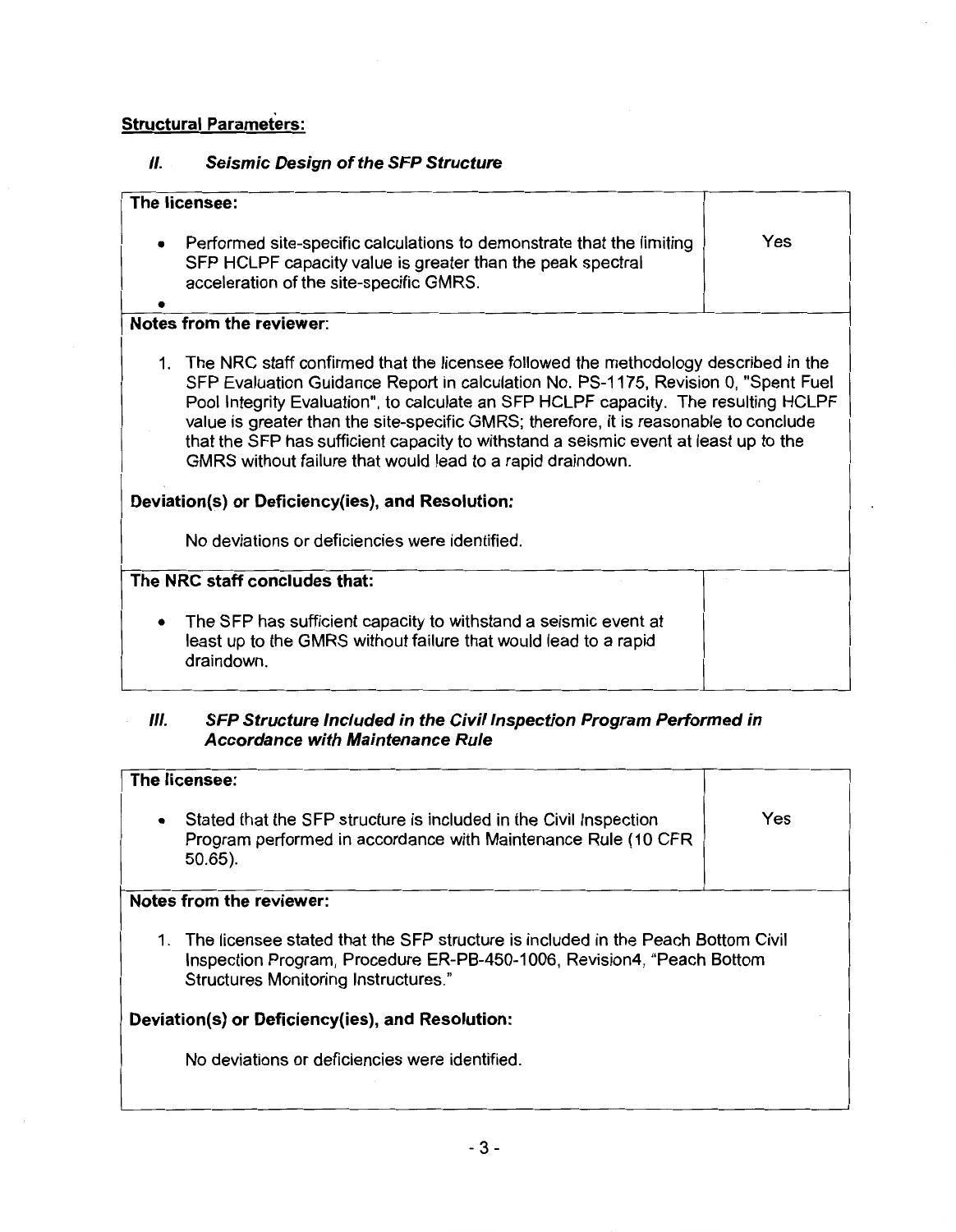| The NRC staff concludes that:                                                                                                  |  |
|--------------------------------------------------------------------------------------------------------------------------------|--|
| The SFP structure is included in the Civil Inspection Program<br>performed in accordance with Maintenance Rule (10 CFR 50.65). |  |

# **Non-Structural Parameters:**

# **IV. Applicability of Piping Evaluation**

| The licensee:                                                                                                                                                                                                                                                                                                                                                                          |     |  |  |
|----------------------------------------------------------------------------------------------------------------------------------------------------------------------------------------------------------------------------------------------------------------------------------------------------------------------------------------------------------------------------------------|-----|--|--|
| Stated that there are no piping penetrations attached to the SFP<br>$\bullet$<br>more than 6 feet (ft.) below the surface of the water and referenced<br>plant drawings (M-87 and M-156).                                                                                                                                                                                              | Yes |  |  |
| <b>Notes from the reviewer:</b>                                                                                                                                                                                                                                                                                                                                                        |     |  |  |
| 1. The licensee referenced plant drawings M-87, Revision 17, "Piping and Mechanical<br>Reactor Buidling Unit No. 2 Plan at El, 195'-0" Area 7," and M-156, Revision 12,<br>"Piping and Mechanical Reactor Buidling Unit No. 3 Plan at El. 195'-0" Area 15,"<br>which show that there are no piping penetrations attached to the SFP more than 6 ft.<br>below the surface of the water. |     |  |  |
| Deviation(s) or Deficiency(ies), and Resolution:                                                                                                                                                                                                                                                                                                                                       |     |  |  |
| No deviations or deficiencies were identified.                                                                                                                                                                                                                                                                                                                                         |     |  |  |
| The NRC staff concludes that:                                                                                                                                                                                                                                                                                                                                                          |     |  |  |
| There are no piping penetrations attached to the SFP more than<br>٠<br>6 ft. below the surface of the water.                                                                                                                                                                                                                                                                           |     |  |  |

# **V. Ductile Behavior of SFP Gates**

| The licensee:<br>Stated that the SFP gate is constructed from a ductile material (e.g.<br>$\bullet$<br>aluminum or stainless steel alloys).                                                                                                                                                                                                                           | Yes |
|-----------------------------------------------------------------------------------------------------------------------------------------------------------------------------------------------------------------------------------------------------------------------------------------------------------------------------------------------------------------------|-----|
| Notes from the reviewer:<br>1. The licensee stated that the SFP gates are constructed from aluminium with some<br>stainless steel parts as documented in Drawing M-1-M-61, Revision 1, "Fuel Pool<br>Gate Fuel Storage, Refueling System". This is consistent with the materials specified<br>in the SFP Evaluation Guidance to ensure ductile behavior of the gates. |     |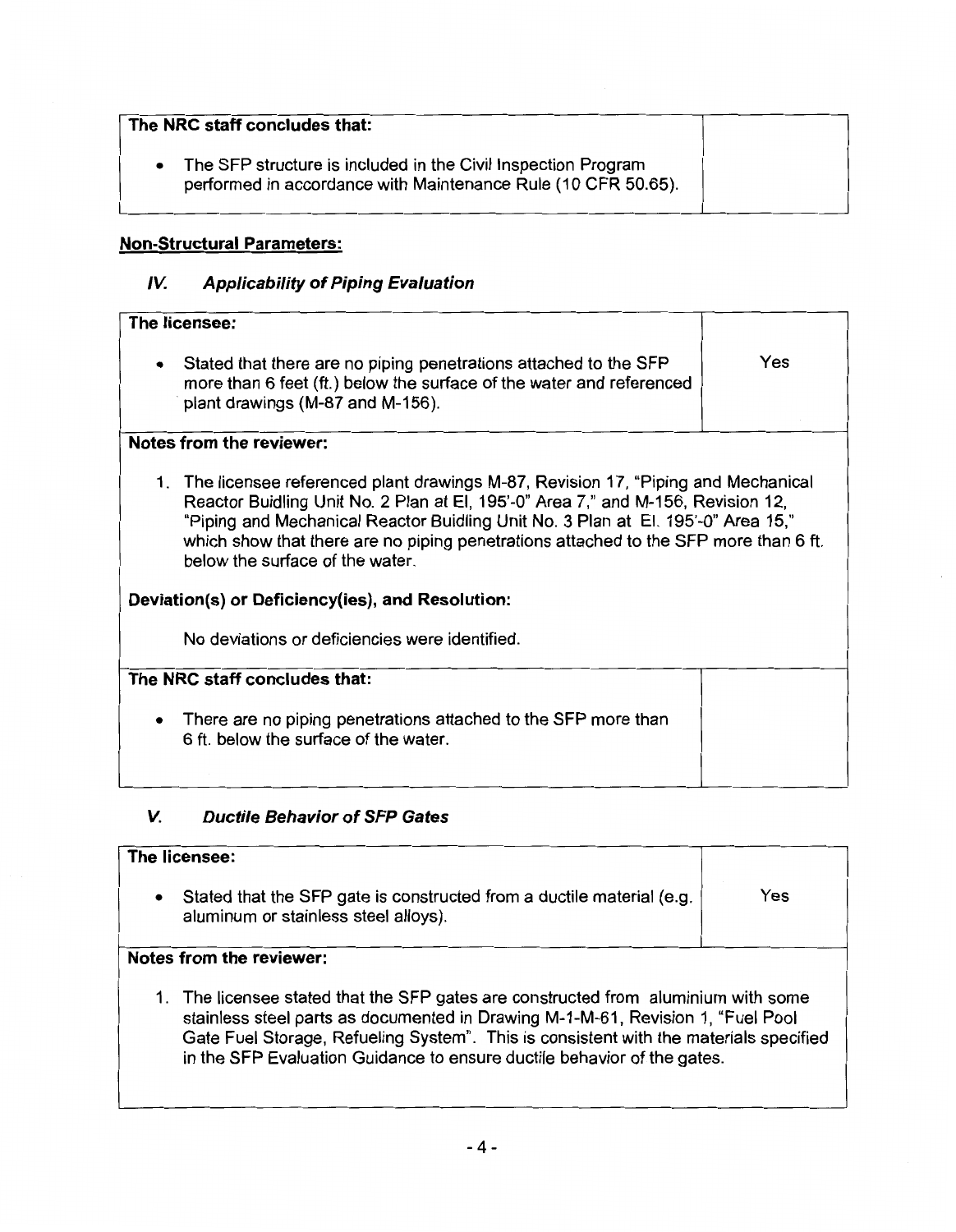| Deviation(s) or Deficiency(ies), and Resolution:                                                                                 |  |
|----------------------------------------------------------------------------------------------------------------------------------|--|
| No deviations or deficiencies were identified.                                                                                   |  |
| The NRC staff concludes that:                                                                                                    |  |
| The SFP gates are constructed from a material expected to exhibit<br>$\bullet$<br>ductile behavior under higher seismic demands. |  |

# **VI. Siphoning Evaluation**

#### **The licensee:**  • Stated that anti-siphoning devices are installed on piping systems that could lead to siphoning inventory from the SFP. • In cases where anti-siphoning devices were not included on the applicable piping, a description documenting the evaluation performed to determine the seismic adequacy of the piping is provided. • Stated that the piping of the SFP cooling system cannot lead to rapid drain down due to siphoning. Stated that no anti-siphoning devices are attached to 2" or smaller piping with extremely large extended operators. • Provided a seismic adequacy evaluation, in accordance with NP-6041, for cases where active siphoning devices are attached to 2" or smaller piping with extremely large extended operators. **Notes from the reviewer:**  Yes **N/A**  Yes Yes **N/A**

# 1. The licensee stated that anti-siphoning devices are installed on all lines penetrating the SFP to prevent siphoning. The licensee referenced plant drawings M-363 Sheet 1, Revision 43, "Unit 2 P&I Diagram Fuel Pool Cooling & Clean-up," and M-363 Sheet 2, Revision 44, "Unit 3 P&I Diagram Fuel Pool Cooling & Clean-up," which provide details regarding these anti-siphoning devices. The staff verified that the Final Safety Analysis Report (FSAR) supports this statement (FSAR Section 10.5.3).

# **Deviation{s) or Deficiency{ies), and Resolution:**

No deviations or deficiencies were identified.

| The NRC staff concludes that:                                                                                          |     |
|------------------------------------------------------------------------------------------------------------------------|-----|
| Anti-siphoning devices exist in applicable piping systems that could<br>٠<br>lead to siphoning water from the SFP.     | Yes |
| Piping of the SFP cooling system is not likely to lead to rapid<br>$\bullet$<br>draindown due to siphoning.            | Yes |
| No active anti-siphoning devices are attached to 2" or smaller piping<br>٠<br>with extremely large extended operators. | Yes |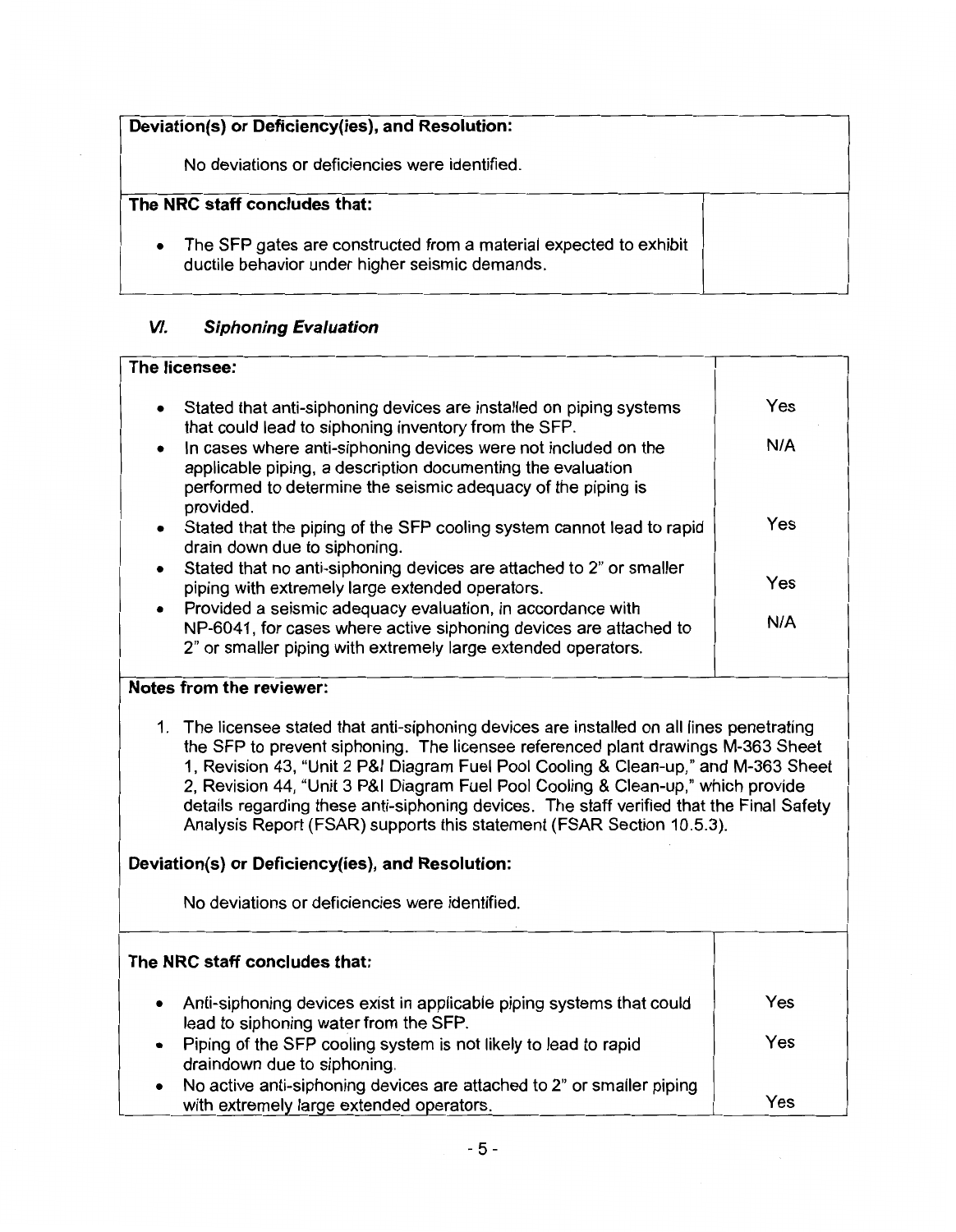# **VII. Sloshing Evaluation**

| The licensee:                                                                                                                                                                                                                   |            |  |  |
|---------------------------------------------------------------------------------------------------------------------------------------------------------------------------------------------------------------------------------|------------|--|--|
| Specified the SFP dimensions (length, width, and depth).<br>٠<br>Specified that the SFP dimensions are bounded by the dimensions<br>٠<br>specified in the report (i.e., SFP length and width <125 ft.; SFP<br>depth $>36$ ft.). | Yes<br>Yes |  |  |
| Notes from the reviewer:                                                                                                                                                                                                        |            |  |  |
| 1. SFP approximate dimensions (Drawing S-139, Revision 5, "Reactor Building Area 7&8<br>Interior Wall Elevations 195' - 0" to 234' -0"")<br>SFP Length $-40$ ft.<br>- $SFP$ Width $-35$ ft.<br>- SFP Depth $-38$ ft. 9 in.      |            |  |  |
| Deviation(s) or Deficiency(ies), and Resolution:                                                                                                                                                                                |            |  |  |
| No deviations or deficiencies were identified.                                                                                                                                                                                  |            |  |  |
| The NRC staff concludes that:                                                                                                                                                                                                   |            |  |  |
| SFP dimensions are bounded by the dimensions specified in the<br>٠<br>report (i.e., SFP length and width <125 ft.; SFP depth >36 ft.).                                                                                          |            |  |  |

# **VIII. Evaporation Evaluation**

| The licensee:                                                                                                                                                                                |     |  |
|----------------------------------------------------------------------------------------------------------------------------------------------------------------------------------------------|-----|--|
| Provided the surface area of the plant's SFP.<br>$\bullet$                                                                                                                                   | Yes |  |
| Stated that the surface area of the plant's SFP is greater than<br>$\bullet$<br>500 ft. <sup>2</sup>                                                                                         | Yes |  |
| Provided the licensed reactor core thermal power.<br>$\bullet$                                                                                                                               | Yes |  |
| Stated that the reactor core thermal power is less than 4,000<br>$\bullet$<br>megawatt thermal (MW <sub>t</sub> ) per unit.                                                                  | No  |  |
| Notes from the reviewer:                                                                                                                                                                     |     |  |
| 1. Surface area of pool = $1413$ ft. <sup>2</sup>                                                                                                                                            |     |  |
| 2. Reactor thermal power = $4,016$ MW <sub>t</sub>                                                                                                                                           |     |  |
| Deviation(s) or Deficiency(ies), and Resolution:                                                                                                                                             |     |  |
| The licensed reactor core themal power of 4,016 MW <sub>t</sub> is above the maximum thermal<br>power of 4,000 MW <sub>t</sub> specified in the SFP Evaluation Guidance. In order to confirm |     |  |
| that this exceedance would not have a significant impact on the plant-specific                                                                                                               |     |  |

 $\mathcal{L}$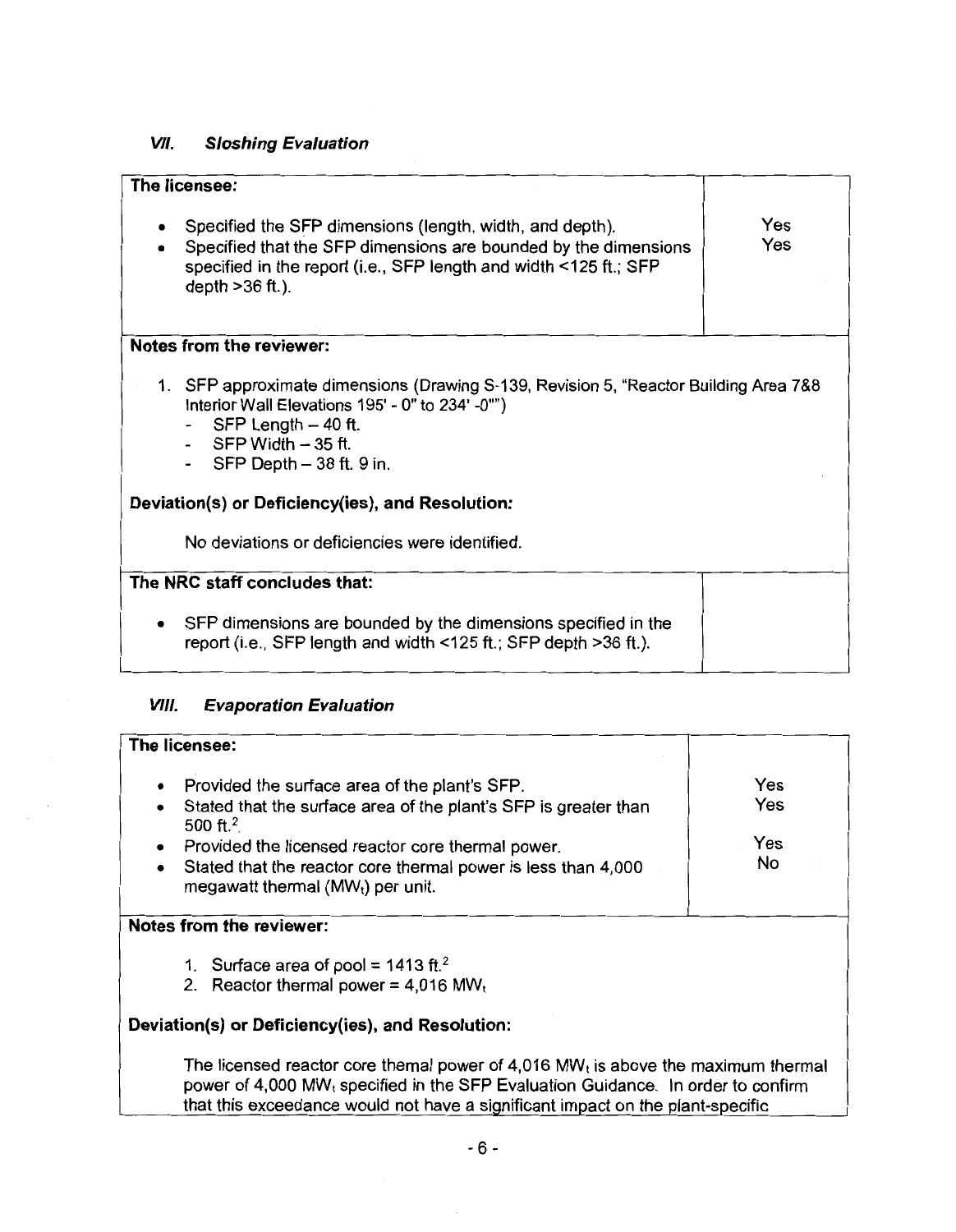evaluations and results described in SFP Evaluation Guidance, the licensee performed a sensitivity study considering the 16 MWt additional thermal power. The sensitivity study concluded that the 16 MWt additional power has a negligible impact on the estimated time to boil-off the upper 1/3 of the fuel height. Based on the licensee's analysis, it would take approximately 234 hours to uncover 1/3 of the fuel which is considerable higher than the allowable 72 hours described in the SFP Evaluation Guidance.

| The NRC staff concludes:                                                                                                                                                                                                                                                                                                                                                                                                         |           |
|----------------------------------------------------------------------------------------------------------------------------------------------------------------------------------------------------------------------------------------------------------------------------------------------------------------------------------------------------------------------------------------------------------------------------------|-----------|
| The surface area of the plant's SFP is greater than 500 ft. <sup>2</sup><br>$\bullet$<br>The reactor core thermal power is less than $4,000$ MW <sub>t</sub> per unit.<br>$\bullet$<br>(The staff reviewed the sensitivity analysis results provided by<br>the licensee and agrees that the reactor core thermal power<br>exceedance referenced above has negligible impact on the<br>estimated time to uncover the spent fuel.) | Yes<br>No |

# **Conclusions:**

The NRC staff reviewed the licensee's SFP evaluation report. Based on its review, the NRC staff concludes that the SFP Evaluation Guidance Report methodology has been followed when calculating the site-specific seismic capacity of the SFP, and that Peach Bottom's site-specific values and conditions are within the acceptable limits and bounds considered for the nonstructural evaluation criteria specified in the SFP Evaluation Guidance Report. Therefore, the licensee responded appropriately to Item (9) in Enclosure 1 of the 50.54(f) letter. The NRC staff further concludes that the licensee has demonstrated an adequate margin to preclude a potential drain-down of the SFP as a result of the reevalutaed seismic hazard at Peach Bottom.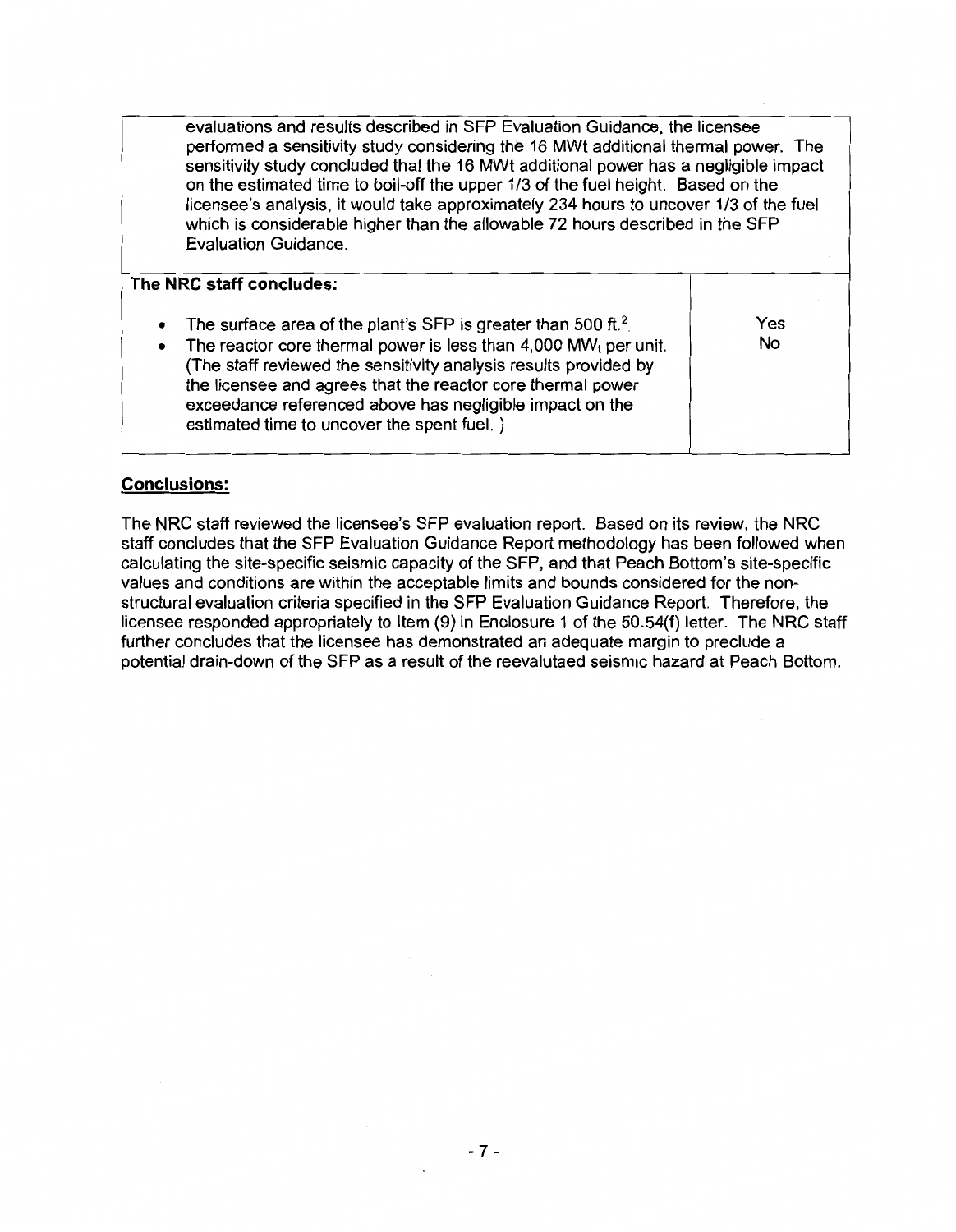## PEACH BOTTOM ATOMIC POWER STATION, UNITS 2 AND 3

## SPENT FUEL POOL EVALUATION ASSOCIATED WITH REEVALUATED SEISMIC HAZARD

### IMPLEMENTING NEAR-TERM TASK FORCE RECOMMENDATION 2.1: SEISMIC

### (EPID NO. L-2017-JLD-0057)

### BACKGROUND AND AUDIT BASIS

By letter dated March 12, 2012 (Agencywide Documents Access and Management System (ADAMS) Accession No. ML 12053A340), the U.S. Nuclear Regulatory Commission (NRC) issued a request for information under Title 10 of the Code of Federal Regulations ( 10 CFR), Section 50.54(f) {hereafter referred to as the 50.54(f) letter). Enclosure 1 to the 50.54(f) letter requested that licensees reevaluate the seismic hazards for their sites using present-day methods and regulatory guidance used by the NRC staff when reviewing applications for early site permits and combined licenses.

By letter dated October 27, 2015 (ADAMS Accession No. ML15194A015), the NRC made a determination of which licensees were to perform: (1) a seismic probabilistic risk assessment (SPRA), (2) limited scope evaluations, or (3) no further actions based on a comparison of the reevaluated seismic hazard and the site's design-basis earthquake. (Note: Some plant-specific changes regarding whether an SPRA was needed or limited scope evaluations were needed at certain sites have occurred since the issuance of the October 27, 2015, letter.)

By letter dated July 6, 2017 (ADAMS Accession No. ML17177A446), the NRC issued a generic audit plan and entered into the audit process described in Office Instruction LIC-111, "Regulatory Audits," dated December 29, 2008 (ADAMS Accession No. ML082900195}, to assist in the timely and efficient closure of activities associated with the 50.54(f) letter. Peach Bottom Atomic Power Station, Units 2 and 3 (Peach Bottom) was included in the list of applicable licensees.

#### REGULATORY AUDIT SCOPE AND METHODOLOGY

The areas of focus for the regulatory audit are the information contained in the spent fuel pool (SFP) evaluation submittal and all associated and relevant supporting documentation used in the development of the SFP evaluation including, but not limited to, methodology, process information, calculations, computer models, etc.

#### AUDIT ACTIVITIES

The Peach Bottom audit took place at the NRC Headquarters in Rockville, MD, beginning on June 14, 2018. Licensee personnel participated remotely, via email, from their respective offices. A list of the licensee staff and NRC staff that participated in the audit is contained in Table 1.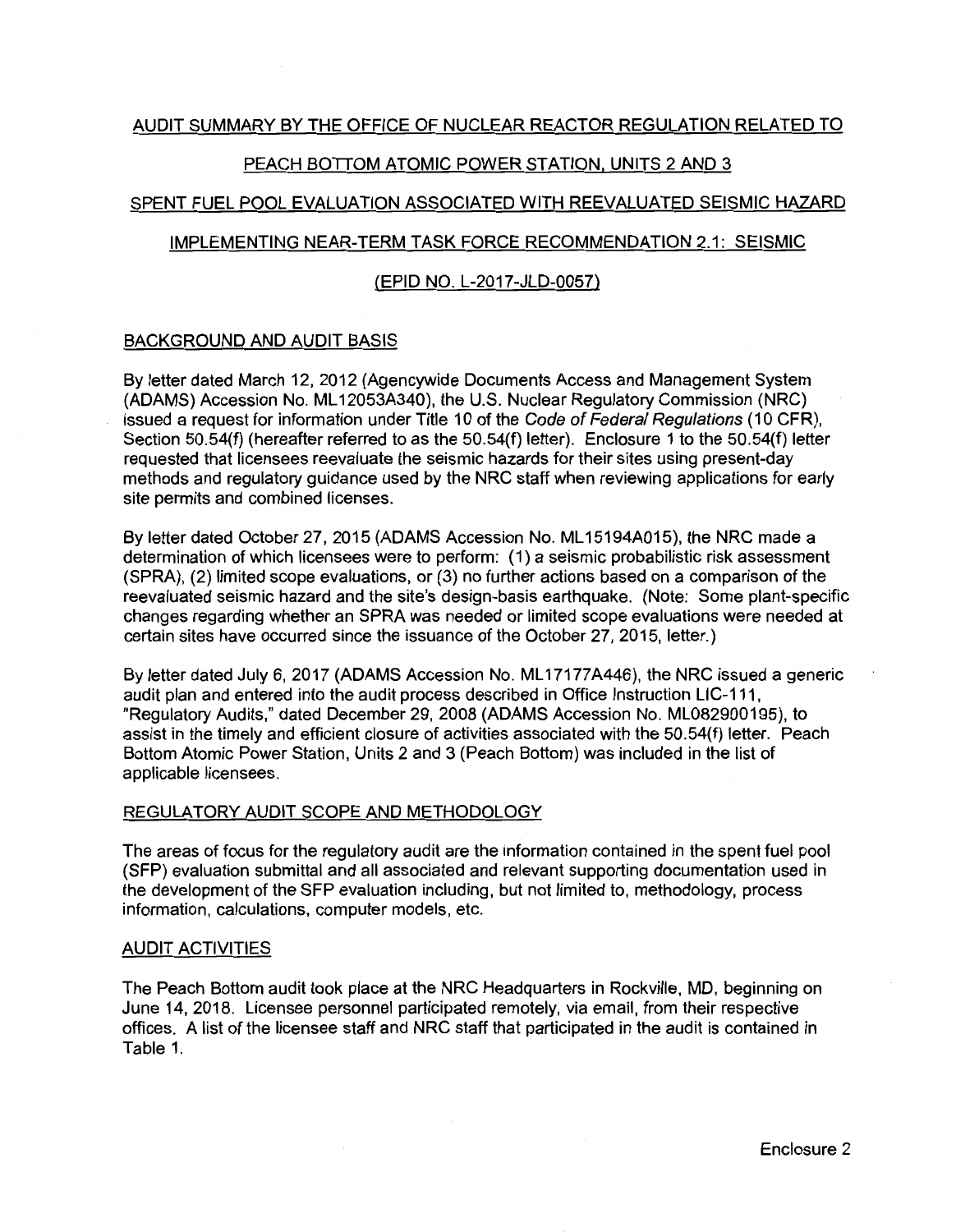| ٠<br>л | Π<br>υ |  |
|--------|--------|--|
|        |        |  |

| <b>NRC Staff</b> |                        |                     | <b>Licensee Staff</b>         |  |
|------------------|------------------------|---------------------|-------------------------------|--|
| Name             | Title                  | Name                | Title                         |  |
| Frankie Vega     | <b>Project Manager</b> | <b>David Distel</b> | <b>Sr. Licensing Engineer</b> |  |
|                  |                        |                     |                               |  |

On June 14, 2018, the NRC staff requested, via e-mail, that the licensee upload Peach Bottom Analysis No. PS-1175, Revision 0, "Spent Fuel Pool Integrity Evaluation" which was the calculation that was performed to determine the high confidence low probability of failure (HCLPF) value for the SFP onto the licensee's ePortal (electronic reading room). In addition, the staff requested a series of plant drawings (detailed below) that were refereced as part of the SFP submmital. The licensee uploaded the requested documents onto the ePortal on June 19, 2018, as requested by the NRC staff.

#### DOCUMENTS AUDITED

Peach Bottom Analysis No. PS-1175, Revision 0, "Spent Fuel Pool Integrity Evaluation"

Drawing M-87, Revision 17, Piping and Mechanical Reactor Building Unit No. 2 Plan at El. 195' -0" Area 7

Drawing M-156, Revision 12, Piping and Mechanical Reactor Building Unit No. 3 Plan at El. 195' -0" Area 15

Drawing M-363 Sheet 1, Revision 43, Unit 2 P&I Diagram Fuel Pool Cooling & Clean-up

Drawing M-363 Sheet 2, Revision 44, Unit 3 P&I Diagram Fuel Pool Cooling & Clean-up

Drawing S-211, Revision 3, Reactor Building - Unit #2 Spent Fuel & Dryer Separator Pools Plan

Drawing S-139, Revision 5, Reactor Building Area 7&8 Interior Wall Elevations 195' - O" to 234'-0"

Drawing M-1-M-61, Revision 1, Fuel Pool Gate Fuel Storage, Refueling System

Procedure ER-PB-450-1006, Revision 4, "Peach Bottom Structures Monitoring Instructions"

#### OPEN ITEMS AND REQUEST FOR INFORMATION

Following the review of the SFP HCLPF calculation, there were no open items identified by the NRC staff that required proposed closure paths, and there were no requests for information discussed or planned to be issued.

#### **DEVIATIONS FROM AUDIT PLAN**

There were no deviations from the July 6, 2017, generic audit plan.

#### **AUDIT CONCLUSION**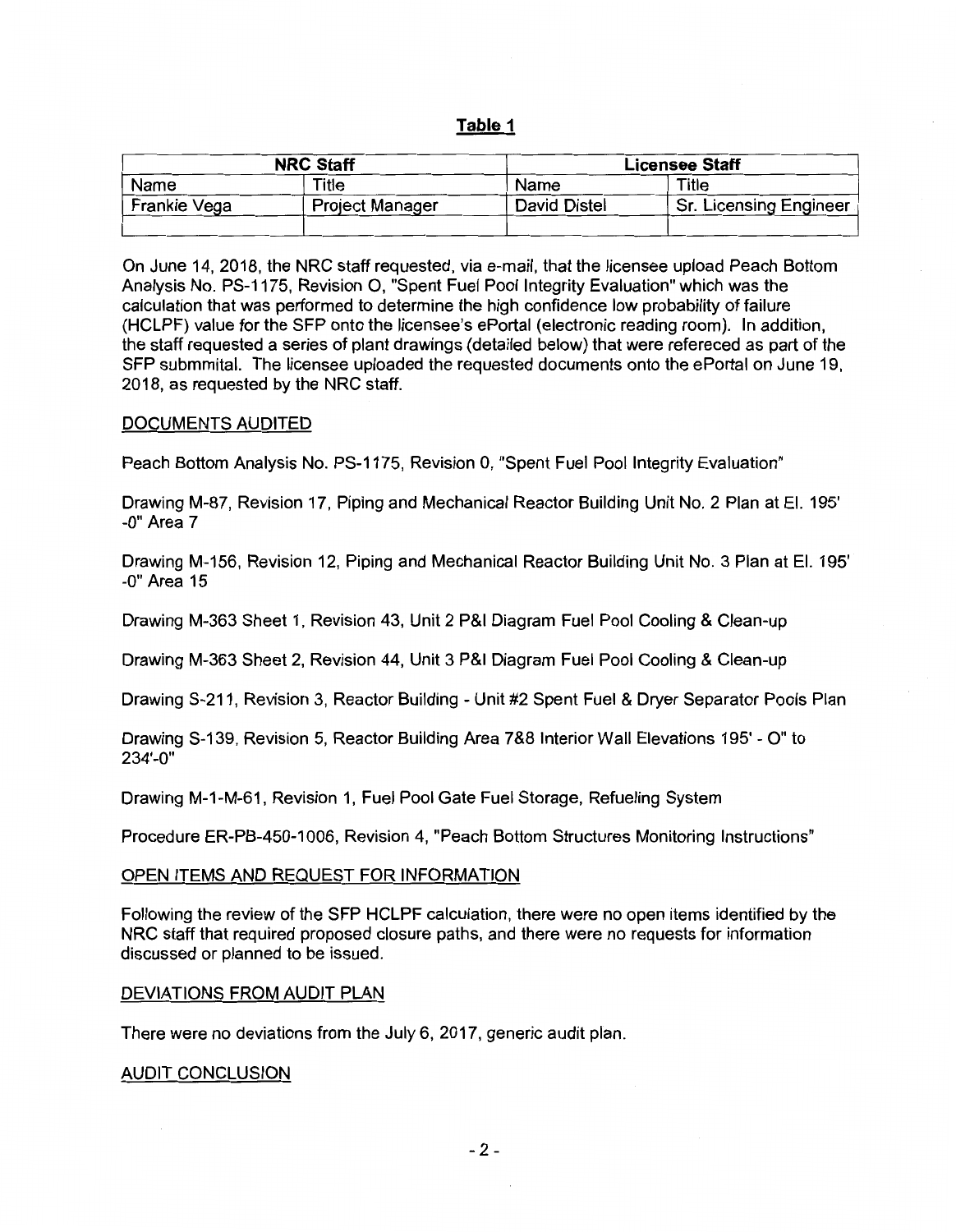The issuance of this document, containing the staff's review of the SFP evaluation submittal, concludes the SFP audit process for Peach Bottom.

 $\mathbf{r}$ 

 $\sim 10^{-1}$ 

 $\sim 10^{-10}$